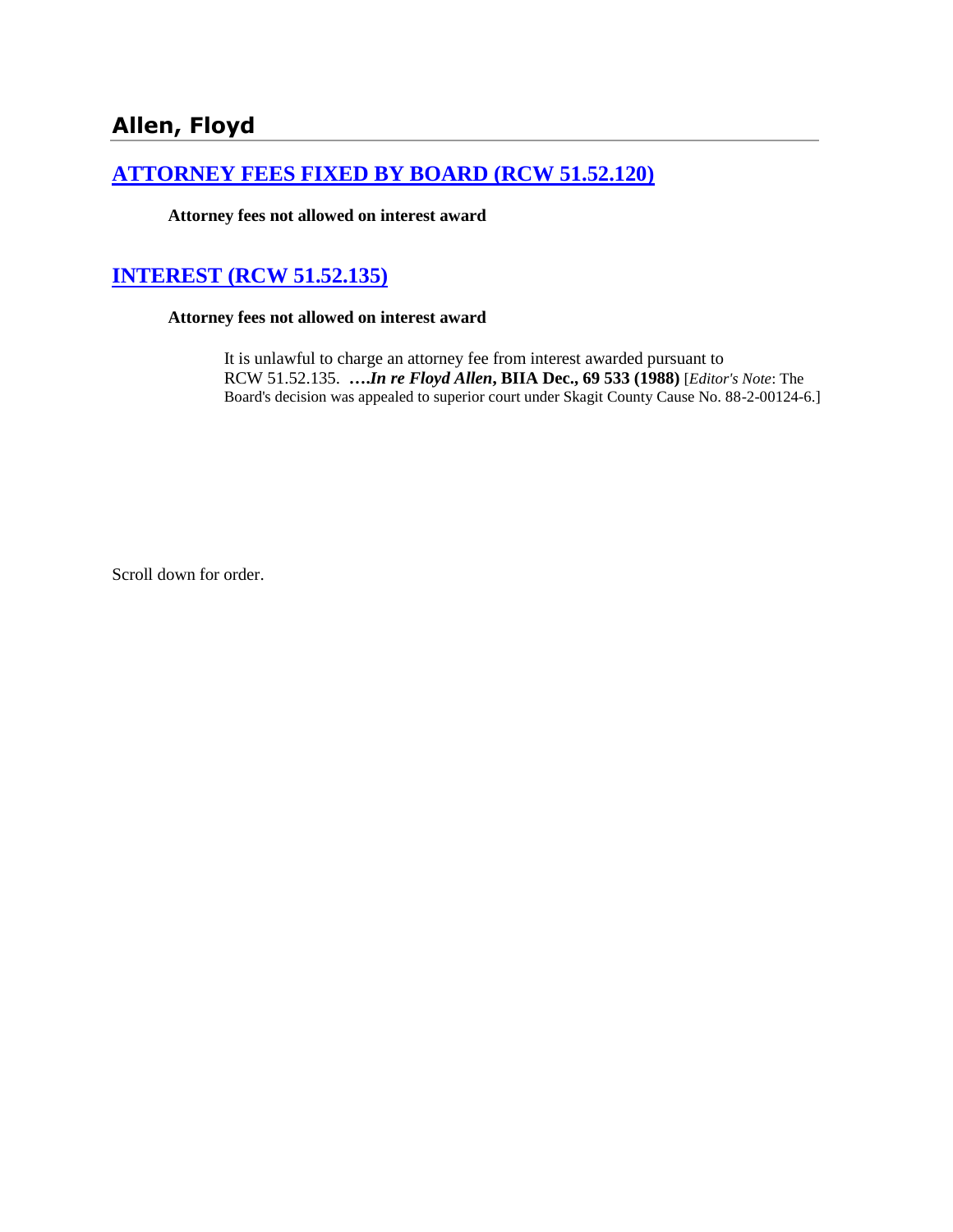### **BEFORE THE BOARD OF INDUSTRIAL INSURANCE APPEALS STATE OF WASHINGTON**

**)**

### **IN RE: FLOYD H. ALLEN ) DOCKET NO. 69,533**

### **CLAIM NO. G-998118 ) ORDER FIXING ATTORNEY'S FEE**

This matter is before the Board on the application of the claimant, Floyd H. Allen, requesting that a reasonable fee be fixed to be paid to William H. Taylor, his attorney, for legal services rendered on the claimant's behalf in the above-referenced appeal, pursuant to RCW 51.52.120 and WAC 263- 12-165 of the Board's Rules of Practice and Procedure.

Mr. Allen filed an appeal from an order of the Department of Labor and Industries dated November 7, 1984 which adhered to the provisions of an order dated February 2, 1984. The February 2, 1984 order denied Mr. Allen's application to reopen his claim for aggravation of condition.

As a result of the appeal, on February 21, 1986, the Board issued an Order Adopting a Proposed Decision and Order dated January 16, 1986, which reversed the Department's order of November 7, 1984 and remanded the claim to the Department with directions to reopen the claim and to take such further action as was necessary or required by law.

On August 14, 1987, this Board received a letter from Mr. Allen, requesting that we respond to his March 31, 1987 request that we set a reasonable fee to be paid to Mr. Taylor for his representation of Mr. Allen in his appeal. Our record does not contain the original of Mr. Allen's March 31, 1987 application, a copy of which he later provided to us. Even had we received Mr. Allen's March 31, 1987 letter on or about that date, it would have been filed beyond the time limit enunciated in WAC 263-12- 165 which provides that a written application for the Board to fix a reasonable attorney fee is to be filed within one year after the Board's final decision and order or in the event of a superior court appeal, within one year from the date judgment becomes final.

Setting a statute of limitation requires striking a balance between the harm of being deprived of a remedy and the harm of being sued. Only the legislature has the constitutional power to establish a clear line of demarcation to fix a time certain beyond which no remedy will be available. Ruthe V. Dight, 75 Wn.2d 660, 453 P.2d 631 (1969).

Since it is not a legislative enactment, a provision of the Washington Administrative Code cannot establish a statute of limitation. RCW 51.52.120 is silent with respect to any time limitation imposed for filing an application to the Board to set a reasonable attorney fee. We conclude, therefore, that we have jurisdiction to consider Mr. Allen's request and to issue an Order Fixing Attorney's Fee.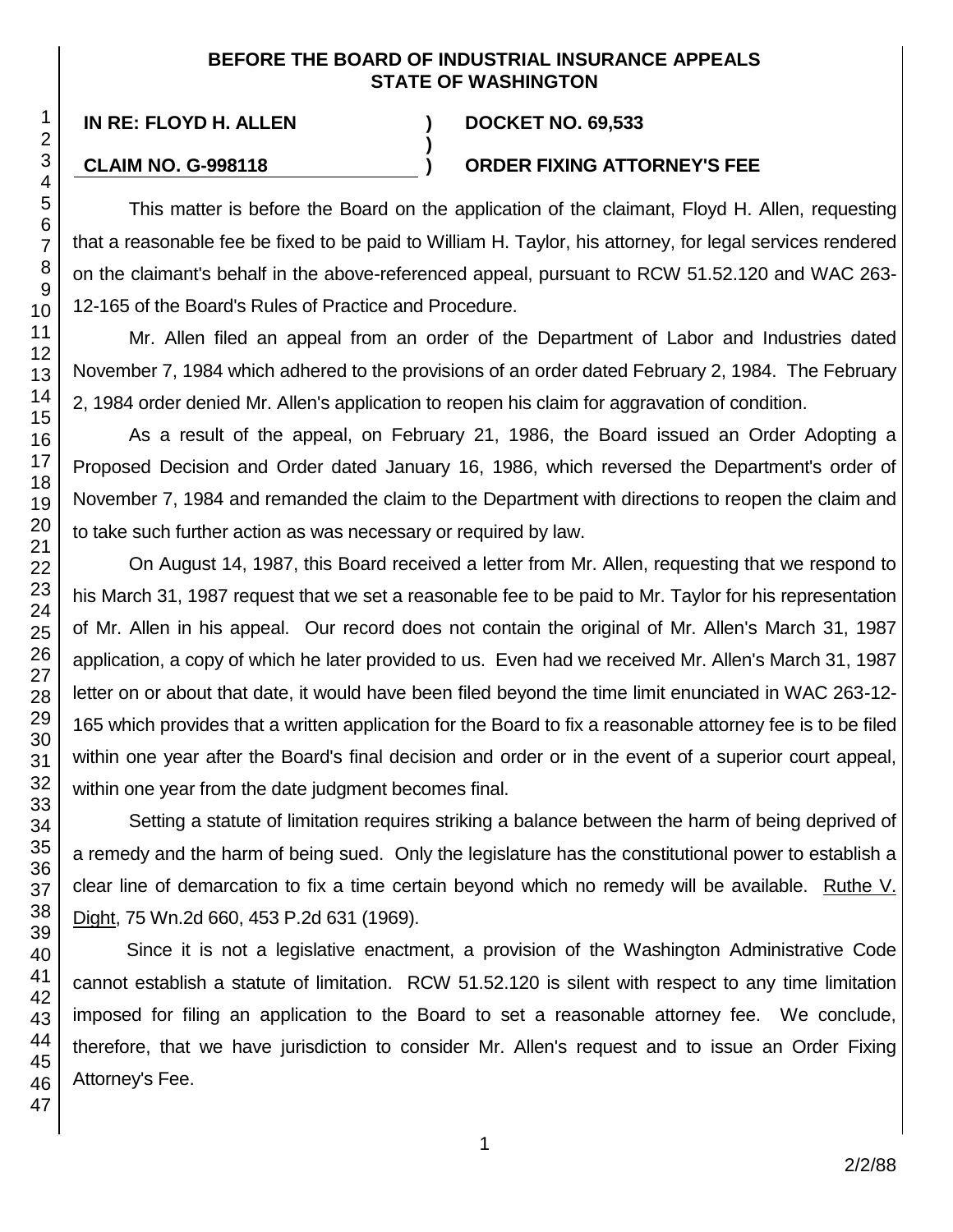As a result of his appeal, Mr. Allen recovered time loss compensation for the period between October 28, 1983 and March 26, 1986, totaling \$29,025.54. On August 7, 1986, this Board issued an Order Fixing Interest on the unpaid amount of that recovery, after deducting the amount of attorney fees pursuant to RCW 51.52.135, as a result of which interest of \$2,281.55 was paid to Mr. Allen. He also received reimbursement of \$533.39 for travel expenses and of \$757.28 for medical expenses incurred as a result of his industrial injury.

Mr. Taylor proposes that he be allowed to collect fees as follows:

| <b>RECOVERY</b> | <b>ITEM</b>                                               | PERCENTAGE OF<br>ATTORNEY FEE | <b>MONETARY AMOUNT</b><br>OF ATTORNEY FEE |
|-----------------|-----------------------------------------------------------|-------------------------------|-------------------------------------------|
| \$29,025.54     | Time loss compen-<br>sation between<br>10/28/83 & 3/26/86 | 30%                           | \$9,672.23                                |
| 2,381.55        | Interest                                                  | 30%                           | 500.12                                    |
| 533.39          | <b>Reimbursed Travel</b><br><b>Expenses</b>               | 30%                           | 149.81                                    |
| 757.28          | <b>Reimbursed Medical</b><br><b>Expenses</b>              | $0\%$                         | 0.00                                      |
| \$32,697.76     |                                                           |                               | Total: \$10,322.16                        |

WAC 263-12-165(3) identifies compensation which may become payable to an injured worker, crime victim or beneficiary as the result of an appeal to this Board and sets forth parameters of attorney fees which may be deducted from such compensation. Since neither that WAC provision nor RCW 51.52.120 identify reimbursement of travel expenses as compensation from which an attorney fee may be deducted, we believe no such fee is authorized.

Additionally, we are convinced that it is unlawful to charge an attorney fee from interest awarded pursuant to RCW 51.52.135 on the unpaid amount of the award made as a result of the Board's final decision and order. The statute specifically requires that in calculating interest to be paid, the amount of attorney fees charged first be deducted from the amount of the unpaid award. Pursuant to our inquiry, on February 21, 1986, Mr. Taylor informed us that he would charge Mr. Allen a fee of 30% of time loss compensation recovered as a result of the appeal and we deducted a sum consistent with that fee from the gross time loss compensation recovery in calculating the amount on which interest would be paid. To allow a deduction for attorney fees from the interest actually paid would result in fees being twice charged from the same recovery.

1